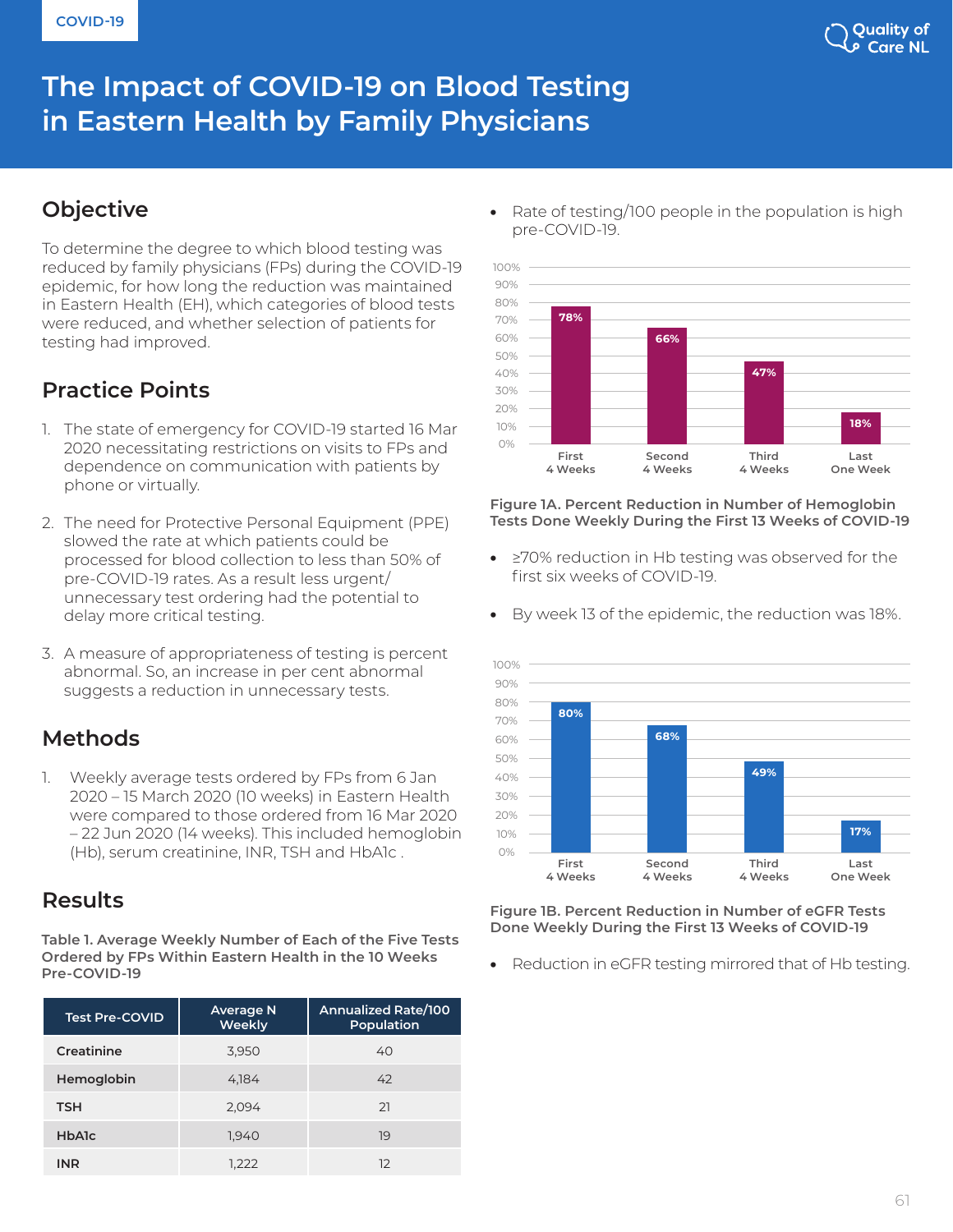



• Reduction in INR testing was never greater than 30%.



By week 10, the reduction was 10%.



- HbA1c testing was reduced by ≥ 90% for the first six weeks of COVID-19.
- By week 13, the reduction was 32%.



### **Figure 1E. Percent Reduction in Number of TSH Tests Done Weekly During the First 13 Weeks of COVID-19**

- Initial reduction in TSH testing was similar to HbA1c.
- By week 13, the reduction was 25%.



**Figure 2. Number and Combination of Tests Ordered by FPs in the 8 Weeks Pre and During the First 8 Weeks of the COVID-19 Period**

• INR is frequently ordered as a solo test, whereas Hb, HbA1c and TSH are frequently ordered with other tests, a practice that changed little during the epidemic.